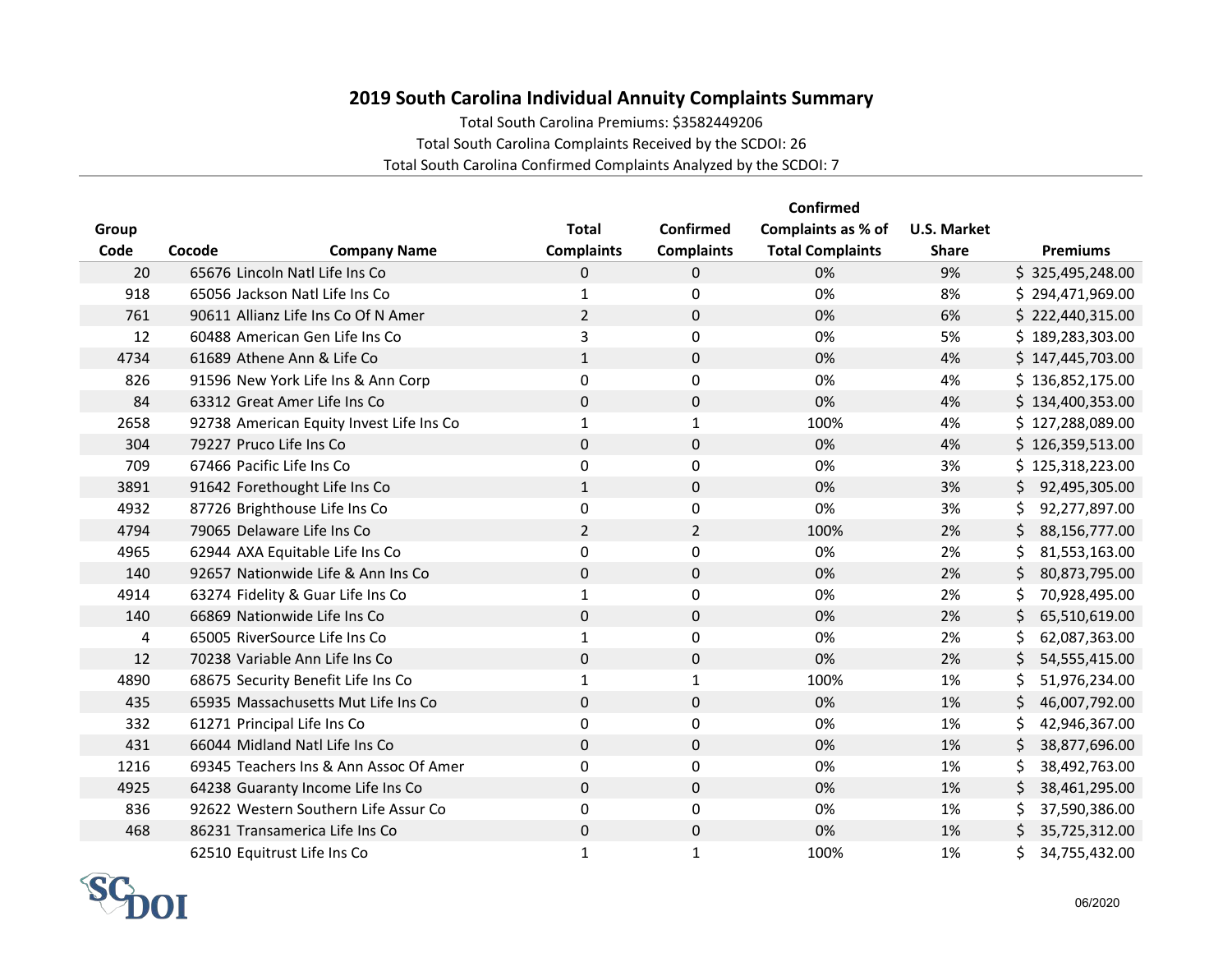|       |                                        |                   |                   | <b>Confirmed</b>        |                    |     |                 |
|-------|----------------------------------------|-------------------|-------------------|-------------------------|--------------------|-----|-----------------|
| Group |                                        | <b>Total</b>      | Confirmed         | Complaints as % of      | <b>U.S. Market</b> |     |                 |
| Code  | Cocode<br><b>Company Name</b>          | <b>Complaints</b> | <b>Complaints</b> | <b>Total Complaints</b> | <b>Share</b>       |     | <b>Premiums</b> |
| 233   | 61263 Bankers Life & Cas Co            | 0                 | $\mathbf 0$       | 0%                      | 1%                 | \$  | 34,322,774.00   |
| 304   | 86630 Prudential Ann Life Assur Corp   | 0                 | 0                 | 0%                      | 1%                 | \$. | 31,397,081.00   |
| 3098  | 68381 Reliance Standard Life Ins Co    | 0                 | $\mathbf 0$       | 0%                      | 1%                 | \$  | 30,997,813.00   |
| 4855  | 68608 Symetra Life Ins Co              | 0                 | 0                 | 0%                      | 1%                 | \$  | 30,882,855.00   |
| 306   | 86126 Members Life Ins Co              | 0                 | $\pmb{0}$         | 0%                      | 1%                 | \$  | 28,509,153.00   |
| 2658  | 13183 Eagle Life Ins Co                | 0                 | $\pmb{0}$         | 0%                      | 1%                 | \$  | 27,997,128.00   |
| 431   | 66974 North Amer Co Life & Hith Ins    | 0                 | $\pmb{0}$         | 0%                      | 1%                 | \$  | 26,772,837.00   |
| 860   | 67091 Northwestern Mut Life Ins Co     | 0                 | 0                 | 0%                      | 1%                 | Ś.  | 26,171,814.00   |
| 634   | 65528 Life Ins Co Of The Southwest     | 0                 | $\mathbf 0$       | 0%                      | 1%                 | Ś.  | 25,772,467.00   |
|       | 56014 Thrivent Financial For Lutherans | 0                 | 0                 | 0%                      | 1%                 | S.  | 25,208,905.00   |
| 3436  | 68543 Liberty Bankers Life Ins Co      | 0                 | $\mathbf 0$       | 0%                      | 1%                 | \$  | 22,832,346.00   |
| 4888  | 62952 SILAC Ins Co                     | 0                 | 0                 | 0%                      | 1%                 | \$. | 22,011,398.00   |
| 981   | 93696 Fidelity Investments Life Ins Co | 0                 | $\pmb{0}$         | 0%                      | 1%                 | \$  | 19,956,082.00   |
| 458   | 68136 Protective Life Ins Co           | 0                 | $\pmb{0}$         | 0%                      | 1%                 | \$. | 19,322,831.00   |
| 431   | 83607 Guggenheim Life & Ann Co         | $\mathbf{1}$      | $\mathbf 0$       | 0%                      | $0\%$              | \$. | 17,310,735.00   |
| 200   | 69663 USAA Life Ins Co                 | 0                 | 0                 | 0%                      | 0%                 | \$  | 16,726,409.00   |
| 300   | 64513 Horace Mann Life Ins Co          | 0                 | $\pmb{0}$         | 0%                      | 0%                 | \$  | 16,659,591.00   |
| 140   | 64017 Jefferson Natl Life Ins Co       | 0                 | $\mathbf 0$       | 0%                      | 0%                 | \$  | 16,140,951.00   |
| 176   | 69108 State Farm Life Ins Co           | $\mathbf{1}$      | $\pmb{0}$         | 0%                      | 0%                 | \$  | 16,042,794.00   |
|       | 57320 Woodmen World Life Ins Soc       | 0                 | 0                 | 0%                      | 0%                 | \$  | 15,967,787.00   |
| 435   | 93432 CM Life Ins Co                   | 0                 | $\pmb{0}$         | 0%                      | 0%                 | \$  | 15,475,700.00   |
| 1348  | 69019 Standard Ins Co                  | 0                 | $\pmb{0}$         | 0%                      | 0%                 | \$  | 13,381,213.00   |
| 408   | 60739 American Natl Ins Co             | 0                 | $\mathbf 0$       | 0%                      | 0%                 | \$  | 12,524,170.00   |
| 4736  | 93734 Nassau Life & Ann Co             | 0                 | 0                 | 0%                      | 0%                 | \$  | 12,498,707.00   |
| 869   | 66168 Minnesota Life Ins Co            | 0                 | $\pmb{0}$         | 0%                      | 0%                 | \$  | 11,973,585.00   |
| 449   | 61999 Americo Fin Life & Ann Ins Co    | 0                 | $\mathbf 0$       | 0%                      | 0%                 | \$  | 10,765,104.00   |
| 4824  | 61115 Atlantic Coast Life Ins Co       | 0                 | $\mathbf 0$       | 0%                      | 0%                 | \$  | 9,202,379.00    |
| 943   | 61301 Ameritas Life Ins Corp           | 0                 | 0                 | 0%                      | 0%                 | \$  | 8,783,406.00    |
|       | 57541 Modern Woodmen Of Amer           | 0                 | $\mathbf 0$       | 0%                      | 0%                 | \$  | 8,294,870.00    |
| 468   | 66281 Transamerica Premier Life Ins Co | $\mathbf{1}$      | $\mathbf{1}$      | 100%                    | 0%                 | \$  | 7,779,615.00    |
| 261   | 69868 United Of Omaha Life Ins Co      | $\mathbf{1}$      | $\pmb{0}$         | 0%                      | 0%                 | \$  | 6,728,309.00    |
| 4736  | 93548 PHL Variable Ins Co              | 0                 | 0                 | 0%                      | 0%                 | \$  | 6,564,335.00    |

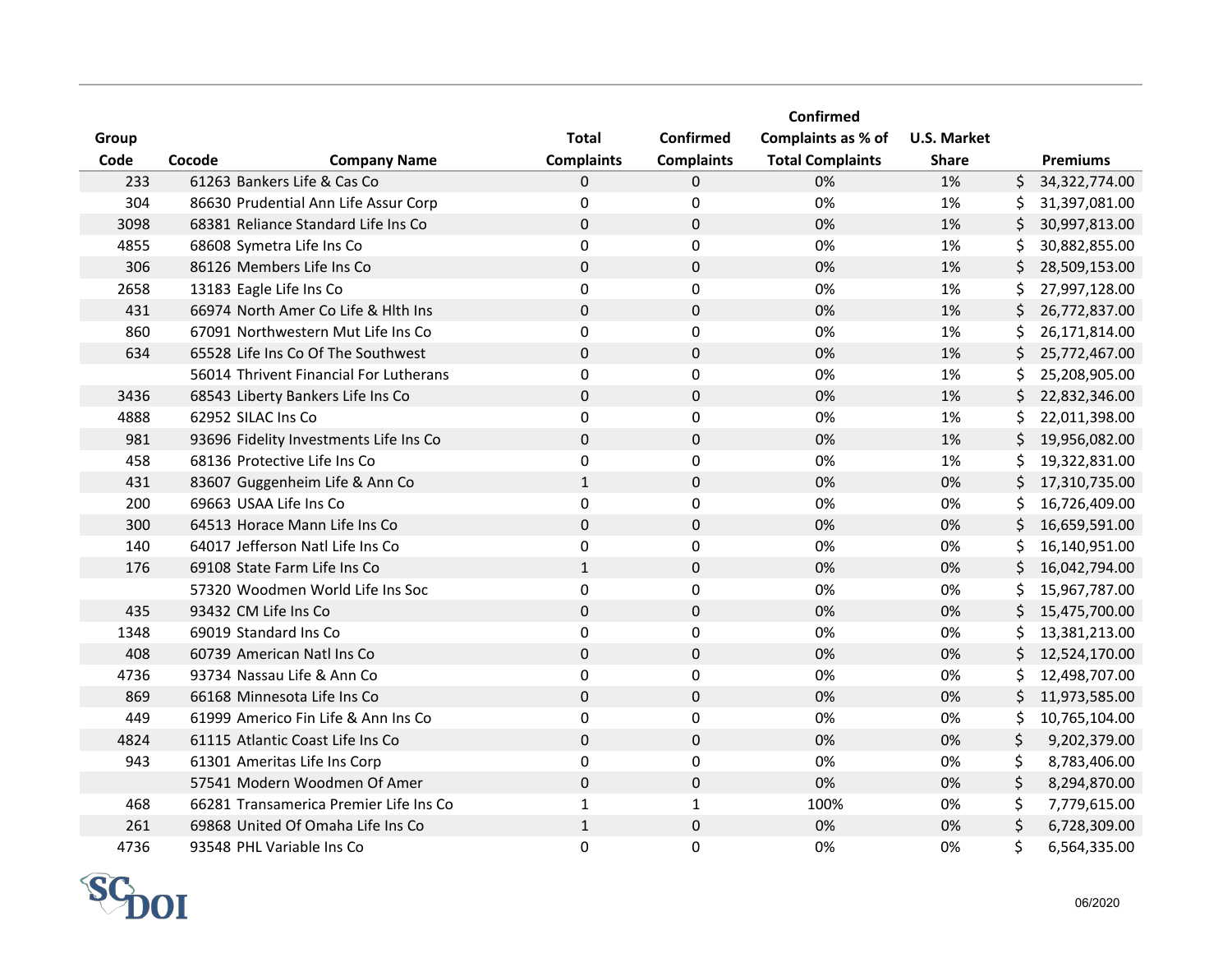|       |                                            |                   |                     | Confirmed               |                    |                    |
|-------|--------------------------------------------|-------------------|---------------------|-------------------------|--------------------|--------------------|
| Group |                                            | <b>Total</b>      | <b>Confirmed</b>    | Complaints as % of      | <b>U.S. Market</b> |                    |
| Code  | Cocode<br><b>Company Name</b>              | <b>Complaints</b> | <b>Complaints</b>   | <b>Total Complaints</b> | <b>Share</b>       | <b>Premiums</b>    |
| 619   | 69116 State Life Ins Co                    | $\mathbf 0$       | $\mathbf 0$         | 0%                      | 0%                 | \$<br>6,451,948.00 |
| 574   | 76112 Oxford Life Ins Co                   | 0                 | 0                   | 0%                      | 0%                 | \$<br>6,133,977.00 |
| 836   | 74780 Integrity Life Ins Co                | $\mathbf 0$       | $\mathbf 0$         | 0%                      | 0%                 | \$<br>5,871,158.00 |
| 769   | 68322 Great W Life & Ann Ins Co            | 0                 | 0                   | 0%                      | 0%                 | \$<br>5,513,372.00 |
| 4926  | 88072 Talcott Resolution Life Ins Co       | $\pmb{0}$         | $\mathsf{O}\xspace$ | 0%                      | 0%                 | \$<br>4,970,208.00 |
|       | 64904 Investors Heritage Life Ins Co       | 0                 | $\mathsf{O}\xspace$ | 0%                      | 0%                 | \$<br>4,726,421.00 |
| 1117  | 85189 Western United Life Assur Co         | $\pmb{0}$         | $\mathbf 0$         | 0%                      | 0%                 | \$<br>4,621,281.00 |
| 826   | 66915 New York Life Ins Co                 | $\mathbf 1$       | 0                   | 0%                      | 0%                 | \$<br>4,522,831.00 |
| 4832  | 67105 Reliastar Life Ins Co                | $\mathbf 0$       | $\mathbf{0}$        | 0%                      | 0%                 | \$<br>4,509,478.00 |
|       | 60445 Sagicor Life Ins Co                  | 0                 | 0                   | 0%                      | 0%                 | \$<br>4,493,232.00 |
| 850   | 67644 Penn Mut Life Ins Co                 | $\mathbf 0$       | $\mathbf 0$         | 0%                      | 0%                 | \$<br>3,992,167.00 |
| 429   | 78778 Guardian Ins & Ann Co Inc            | $\mathbf 0$       | 0                   | 0%                      | 0%                 | \$<br>3,434,656.00 |
|       | 68896 Southern Farm Bureau Life Ins Co     | $\mathbf 0$       | $\pmb{0}$           | 0%                      | 0%                 | \$<br>3,417,554.00 |
| 1216  | 60142 TIAA Cref Life Ins Co                | $\pmb{0}$         | 0                   | 0%                      | 0%                 | \$<br>2,718,207.00 |
| 4926  | 71153 Talcott Resolution Life & Ann Ins Co | $\mathbf 0$       | $\mathbf 0$         | 0%                      | 0%                 | \$<br>2,469,825.00 |
|       | 56685 GBU Financial Life                   | 0                 | 0                   | 0%                      | 0%                 | \$<br>2,147,392.00 |
| 306   | 62626 CMFG Life Ins Co                     | $\mathbf 0$       | $\mathbf 0$         | 0%                      | 0%                 | \$<br>1,962,646.00 |
| 918   | 60140 Jackson Natl Life Ins Co Of NY       | 0                 | $\mathbf 0$         | 0%                      | 0%                 | \$<br>1,928,239.00 |
| 280   | 61190 Auto Owners Life Ins Co              | $\mathbf 0$       | $\mathsf{O}$        | 0%                      | 0%                 | \$<br>1,747,227.00 |
| 4752  | 70742 Family Benefit Life Ins Co           | 0                 | 0                   | 0%                      | 0%                 | \$<br>1,633,919.00 |
| 4824  | 68802 Sentinel Security Life Ins Co        | $\pmb{0}$         | $\mathbf 0$         | 0%                      | 0%                 | \$<br>1,538,330.00 |
| 304   | 68241 Prudential Ins Co Of Amer            | $\mathbf 1$       | $\mathbf 0$         | 0%                      | 0%                 | \$<br>1,521,459.00 |
|       | 56782 National Slovak Society Of The Usa   | $\mathbf 0$       | $\mathbf 0$         | 0%                      | 0%                 | \$<br>1,519,567.00 |
| 4553  | 70435 The Savings Bank Mut Life Ins Co of  | 0                 | 0                   | 0%                      | 0%                 | \$<br>1,431,055.00 |
| 367   | 72125 Physicians Life Ins Co               | $\mathbf 0$       | $\mathbf 0$         | 0%                      | 0%                 | \$<br>1,354,345.00 |
| 904   | 65838 John Hancock Life Ins Co USA         | 0                 | $\mathbf 0$         | 0%                      | 0%                 | \$<br>1,310,229.00 |
| 801   | 99775 Funeral Directors Life Ins Co        | $\mathbf 0$       | $\mathbf 0$         | 0%                      | 0%                 | \$<br>1,081,848.00 |
| 4941  | 66850 National Western Life Ins Co         | 0                 | 0                   | 0%                      | 0%                 | \$<br>1,054,765.00 |
|       | 56693 GCU                                  | $\mathbf 0$       | $\mathbf 0$         | 0%                      | 0%                 | \$<br>1,049,522.00 |
| 836   | 65242 Lafayette Life Ins Co                | 0                 | 0                   | 0%                      | 0%                 | \$<br>982,474.00   |
| 19    | 67989 American Memorial Life Ins Co        | $\pmb{0}$         | $\pmb{0}$           | 0%                      | 0%                 | \$<br>853,843.00   |
| 850   | 93262 Penn Ins & Ann Co                    | 0                 | 0                   | 0%                      | 0%                 | \$<br>742,967.00   |

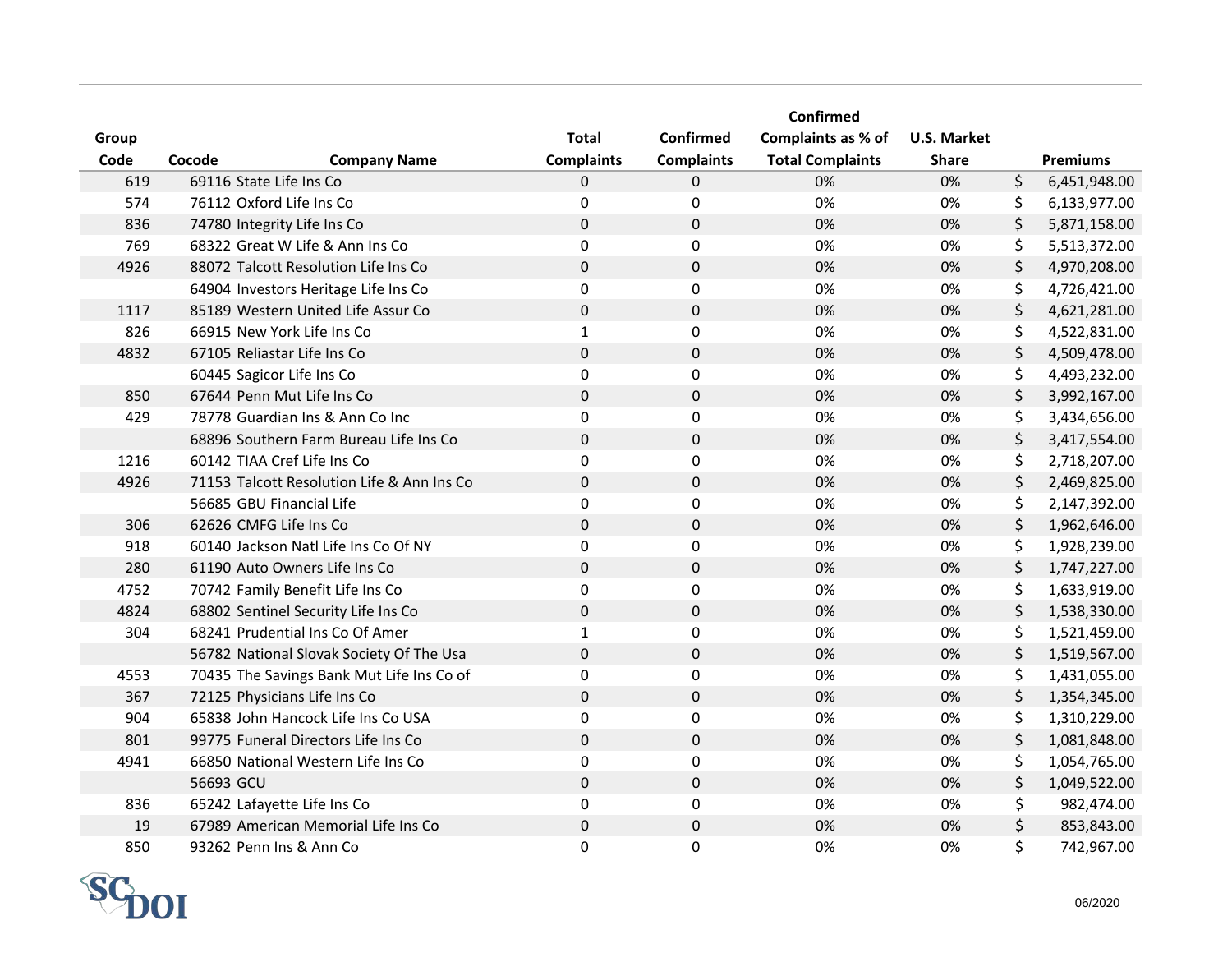|                |                                            |                                   | <b>Confirmed</b>  | Confirmed                                     | <b>U.S. Market</b> |                  |
|----------------|--------------------------------------------|-----------------------------------|-------------------|-----------------------------------------------|--------------------|------------------|
| Group<br>Code  | Cocode<br><b>Company Name</b>              | <b>Total</b><br><b>Complaints</b> | <b>Complaints</b> | Complaints as % of<br><b>Total Complaints</b> | <b>Share</b>       | <b>Premiums</b>  |
| 84             | 93661 Annuity Investors Life Ins Co        | 0                                 | $\mathbf 0$       | 0%                                            | 0%                 | \$<br>710,614.00 |
| 709            | 97268 Pacific Life & Ann Co                | 0                                 | 0                 | 0%                                            | 0%                 | \$<br>675,263.00 |
| 535            | 76023 Columbian Life Ins Co                | 0                                 | $\mathbf 0$       | 0%                                            | 0%                 | \$<br>593,275.00 |
| 290            | 92916 United Amer Ins Co                   | 0                                 | 0                 | 0%                                            | 0%                 | \$<br>585,058.00 |
| 761            | 64190 Allianz Life Ins Co Of NY            | 0                                 | $\pmb{0}$         | 0%                                            | 0%                 | \$<br>524,047.00 |
| 290            | 65331 Liberty Natl Life Ins Co             | 0                                 | $\pmb{0}$         | 0%                                            | 0%                 | \$<br>516,374.00 |
| 4925           | 65595 Lincoln Benefit Life Co              | 0                                 | $\pmb{0}$         | 0%                                            | 0%                 | \$<br>490,673.00 |
|                | 57657 Royal Neighbors Of Amer              | 0                                 | 0                 | 0%                                            | 0%                 | \$<br>478,808.00 |
| 241            | 65978 Metropolitan Life Ins Co             | 0                                 | $\mathbf 0$       | 0%                                            | 0%                 | \$<br>474,267.00 |
| 704            | 67172 Ohio Natl Life Ins Co                | 0                                 | 0                 | 0%                                            | 0%                 | \$<br>471,108.00 |
| 4734           | 80942 Voya Ins & Ann Co                    | $\overline{2}$                    | $\mathbf 0$       | 0%                                            | 0%                 | \$<br>412,478.00 |
| 458            | 88536 Protective Life & Annuity Ins Co     | 0                                 | 0                 | 0%                                            | 0%                 | \$<br>403,296.00 |
| $\sqrt{4}$     | 80594 Riversource Life Ins Co Of NY        | 0                                 | $\pmb{0}$         | 0%                                            | 0%                 | \$<br>398,859.00 |
| 315            | 68594 American Amicable Life Ins Co Of TX  | 0                                 | $\pmb{0}$         | 0%                                            | 0%                 | \$<br>383,991.00 |
| 450            | 65781 Madison Natl Life Ins Co Inc         | 0                                 | $\mathbf 0$       | 0%                                            | 0%                 | \$<br>383,944.00 |
|                | 58033 Knights Of Columbus                  | 0                                 | 0                 | 0%                                            | 0%                 | \$<br>355,864.00 |
| 12             | 70106 United States Life Ins Co in the Cit | 0                                 | $\pmb{0}$         | 0%                                            | 0%                 | \$<br>349,021.00 |
| 4947           | 60183 S USA Life Ins Co Inc                | 0                                 | $\mathbf 0$       | 0%                                            | 0%                 | \$<br>294,671.00 |
| 28             | 72222 Amica Life Ins Co                    | $\pmb{0}$                         | $\pmb{0}$         | 0%                                            | 0%                 | \$<br>294,513.00 |
| 619            | 60895 American United Life Ins Co          | 0                                 | 0                 | 0%                                            | 0%                 | \$<br>280,556.00 |
| 212            | 90557 Zurich Amer Life Ins Co              | 0                                 | $\pmb{0}$         | 0%                                            | 0%                 | \$<br>260,949.00 |
| 315            | 67148 Occidental Life Ins Co Of NC         | 0                                 | $\pmb{0}$         | 0%                                            | 0%                 | \$<br>233,046.00 |
|                | 63495 Foresters Life Ins Ann Co            | 0                                 | $\mathbf 0$       | 0%                                            | 0%                 | \$<br>232,709.00 |
| 3891           | 84824 Commonwealth Ann & Life Ins Co       | 0                                 | 0                 | 0%                                            | 0%                 | \$<br>229,677.00 |
|                | 64505 Homesteaders Life Co                 | 0                                 | $\pmb{0}$         | 0%                                            | 0%                 | \$<br>196,060.00 |
|                | 62928 EMC Natl Life Co                     | 0                                 | $\mathbf 0$       | 0%                                            | 0%                 | \$<br>186,179.00 |
|                | 56030 Catholic Financial Life              | 0                                 | $\pmb{0}$         | 0%                                            | 0%                 | \$<br>183,561.00 |
|                | 57487 Catholic Order Of Foresters          | 0                                 | 0                 | 0%                                            | 0%                 | \$<br>175,587.00 |
| $\overline{7}$ | 63258 Federated Life Ins Co                | 0                                 | $\mathbf 0$       | 0%                                            | 0%                 | \$<br>153,139.00 |
| 213            | 70769 Erie Family Life Ins Co              | 0                                 | 0                 | 0%                                            | 0%                 | \$<br>152,907.00 |
|                | 84174 ELCO Mut Life & Ann                  | 0                                 | $\pmb{0}$         | 0%                                            | 0%                 | \$<br>145,475.00 |
|                | 68772 Security Mut Life Ins Co Of NY       | 0                                 | 0                 | 0%                                            | 0%                 | \$<br>133,149.00 |

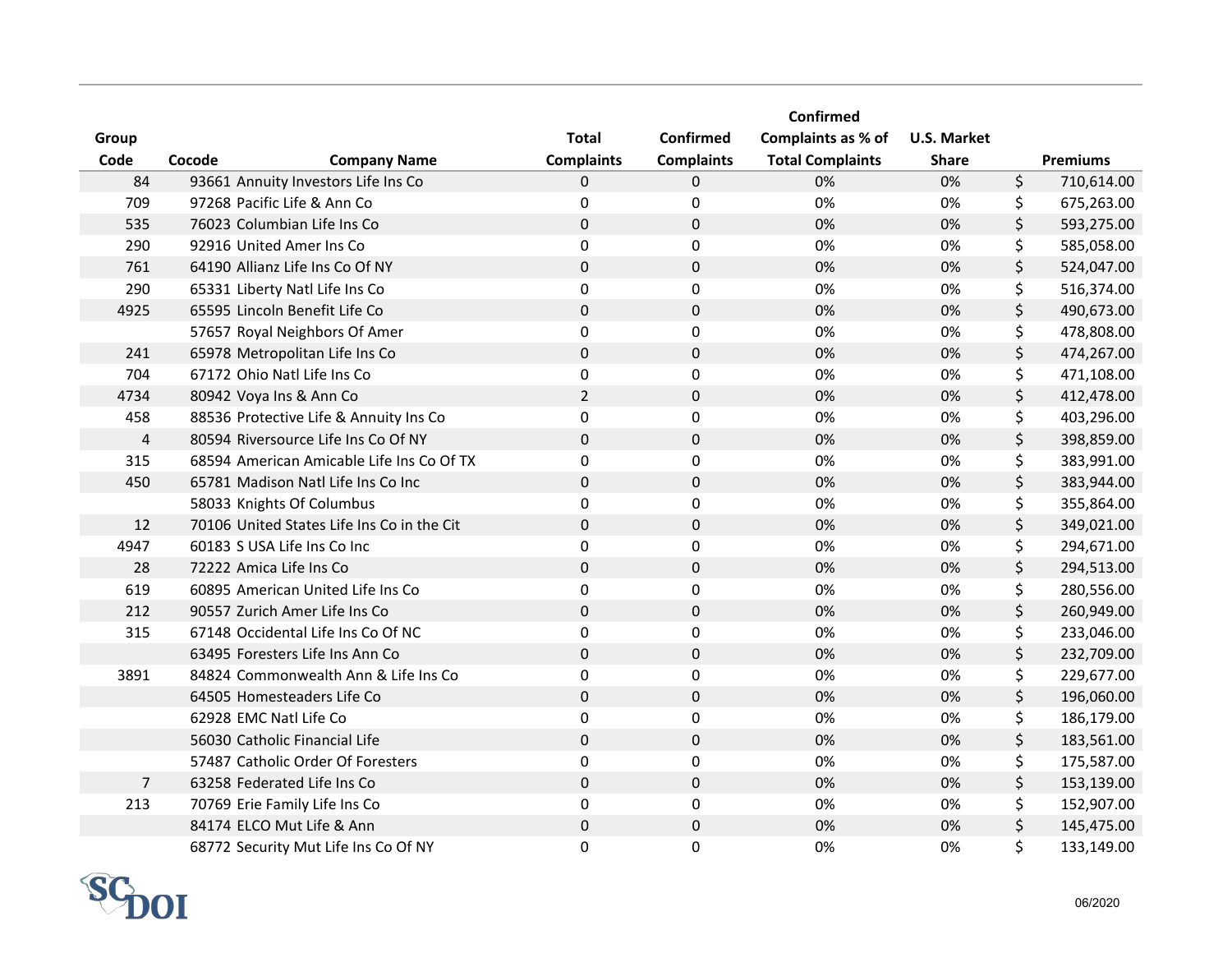|       |                                            |                   |                   | Confirmed               |                    |                  |
|-------|--------------------------------------------|-------------------|-------------------|-------------------------|--------------------|------------------|
| Group |                                            | <b>Total</b>      | <b>Confirmed</b>  | Complaints as % of      | <b>U.S. Market</b> |                  |
| Code  | Cocode<br><b>Company Name</b>              | <b>Complaints</b> | <b>Complaints</b> | <b>Total Complaints</b> | <b>Share</b>       | <b>Premiums</b>  |
|       | 57010 William Penn Assn                    | 0                 | $\mathbf 0$       | 0%                      | 0%                 | \$<br>114,236.00 |
| 449   | 90212 Great Southern Life Ins Co           | $\Omega$          | 0                 | 0%                      | 0%                 | \$<br>104,640.00 |
| 1117  | 65870 Manhattan Life Ins Co                | $\mathbf 0$       | $\mathbf 0$       | 0%                      | 0%                 | \$<br>103,576.00 |
| 4734  | 68039 Athene Ann & Life Assur Co of NY     | 0                 | 0                 | 0%                      | 0%                 | \$<br>102,150.00 |
| 707   | 66087 Mid West Natl Life Ins Co Of TN      | $\pmb{0}$         | $\pmb{0}$         | 0%                      | 0%                 | \$<br>88,960.00  |
| 836   | 75264 National Integrity Life Ins Co       | 0                 | $\pmb{0}$         | 0%                      | 0%                 | \$<br>82,600.00  |
| 4832  | 86509 Voya Retirement Ins & Ann Co         | $\pmb{0}$         | $\pmb{0}$         | 0%                      | 0%                 | \$<br>71,954.00  |
|       | 56073 National Mut Benefit                 | 0                 | 0                 | 0%                      | 0%                 | \$<br>69,326.00  |
| 169   | 68810 Sentry Life Ins Co                   | 0                 | $\mathbf{0}$      | 0%                      | 0%                 | \$<br>69,020.00  |
| 454   | 69485 Security Natl Life Ins Co            | 0                 | 0                 | 0%                      | 0%                 | \$<br>68,024.00  |
| 473   | 60399 American Family Life Ins Co          | 0                 | $\mathbf 0$       | 0%                      | 0%                 | \$<br>60,000.00  |
| 8     | 60186 Allstate Life Ins Co                 | 0                 | 0                 | 0%                      | 0%                 | \$<br>58,685.00  |
| 291   | 66311 Motorists Life Ins Co                | 0                 | $\mathbf 0$       | 0%                      | 0%                 | \$<br>56,751.00  |
|       | 56456 United States Letter Carriers Mut Be | 0                 | $\pmb{0}$         | 0%                      | 0%                 | \$<br>53,677.00  |
| 836   | 99937 Columbus Life Ins Co                 | $\mathbf 0$       | $\mathbf 0$       | 0%                      | 0%                 | \$<br>50,900.00  |
| 241   | 97136 Metropolitan Tower Life Ins Co       | 0                 | 0                 | 0%                      | 0%                 | \$<br>43,153.00  |
|       | 56332 First Cath Slovak Ladies Assn USA    | 0                 | $\pmb{0}$         | 0%                      | 0%                 | \$<br>39,450.00  |
| 634   | 66680 National Life Ins Co                 | 0                 | $\mathbf 0$       | 0%                      | 0%                 | \$<br>38,067.00  |
| 4932  | 91626 New England Life Ins Co              | $\mathbf 0$       | $\pmb{0}$         | 0%                      | 0%                 | \$<br>33,407.00  |
| 212   | 63177 Farmers New World Life Ins Co        | 0                 | 0                 | 0%                      | 0%                 | \$<br>30,390.00  |
| 19    | 70408 Union Security Ins Co                | $\pmb{0}$         | $\pmb{0}$         | 0%                      | 0%                 | \$<br>30,256.00  |
| 904   | 86375 John Hancock Life Ins Co of NY       | 0                 | $\pmb{0}$         | 0%                      | 0%                 | \$<br>29,843.00  |
| 50    | 94218 Country Investors Life Assur Co      | $\mathbf 0$       | $\mathbf 0$       | 0%                      | 0%                 | \$<br>28,994.00  |
| 20    | 65315 Lincoln Life Assur Co of Boston      | 0                 | 0                 | 0%                      | 0%                 | \$<br>28,861.00  |
|       | 71404 Continental Gen Ins Co               | 0                 | $\pmb{0}$         | 0%                      | 0%                 | \$<br>26,840.00  |
| 408   | 63126 American Nat Life Ins Co of NY       | 0                 | $\mathbf 0$       | 0%                      | 0%                 | \$<br>26,284.00  |
| 4794  | 72664 Delaware Life Ins Co of NY           | 0                 | $\mathbf 0$       | 0%                      | 0%                 | \$<br>23,770.00  |
| 1211  | 66583 National Guardian Life Ins Co        | 1                 | 0                 | 0%                      | 0%                 | \$<br>20,155.00  |
| 4932  | 60992 Brighthouse Life Ins Co of NY        | 0                 | $\mathbf 0$       | 0%                      | 0%                 | \$<br>17,000.00  |
| 707   | 62286 Golden Rule Ins Co                   | 0                 | 0                 | 0%                      | 0%                 | \$<br>16,389.00  |
| 535   | 62103 Columbian Mut Life Ins Co            | 0                 | 0                 | 0%                      | 0%                 | \$<br>15,982.00  |
| 4750  | 65919 Primerica Life Ins Co                | 0                 | 0                 | 0%                      | 0%                 | \$<br>15,976.00  |

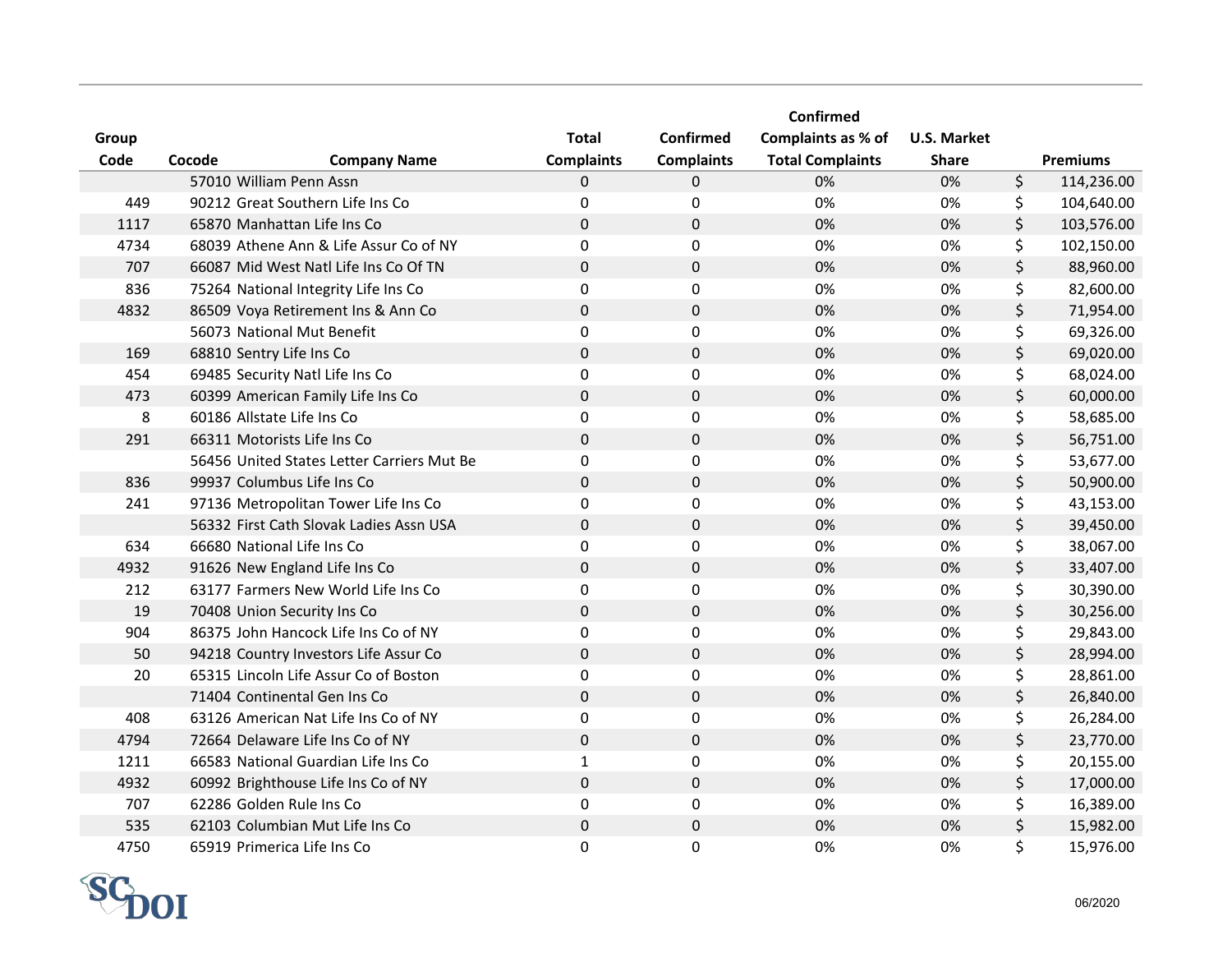|       |                                            |                   |                   | <b>Confirmed</b>        |                    |                 |
|-------|--------------------------------------------|-------------------|-------------------|-------------------------|--------------------|-----------------|
| Group |                                            | <b>Total</b>      | <b>Confirmed</b>  | Complaints as % of      | <b>U.S. Market</b> |                 |
| Code  | Cocode<br><b>Company Name</b>              | <b>Complaints</b> | <b>Complaints</b> | <b>Total Complaints</b> | <b>Share</b>       | <b>Premiums</b> |
| 513   | 63088 Farm Bureau Life Ins Co              | 0                 | $\mathbf 0$       | 0%                      | 0%                 | \$<br>15,135.00 |
| 344   | 61875 Church Life Ins Corp                 | 0                 | 0                 | 0%                      | 0%                 | \$<br>13,522.00 |
| 542   | 69892 United Farm Family Life Ins Co       | 0                 | $\mathbf 0$       | 0%                      | 0%                 | \$<br>12,200.00 |
|       | 58009 Police & Firemens Ins Assn           | 0                 | 0                 | 0%                      | 0%                 | \$<br>11,100.00 |
| 4965  | 78077 Equitable Financial Life Ins Co of A | 0                 | $\pmb{0}$         | 0%                      | 0%                 | \$<br>9,900.00  |
| 4947  | 68845 Shenandoah Life Ins Co               | 0                 | $\pmb{0}$         | 0%                      | 0%                 | \$<br>8,320.00  |
| 449   | 63487 Investors Life Ins Co N Amer         | 0                 | $\mathbf 0$       | 0%                      | 0%                 | \$<br>8,318.00  |
| 451   | 71870 Fidelity Security Life Ins Co        | 0                 | 0                 | 0%                      | 0%                 | \$<br>7,746.00  |
| 200   | 60228 USAA Life Ins Co Of NY               | 0                 | $\pmb{0}$         | 0%                      | 0%                 | \$<br>7,192.00  |
| 244   | 76236 The Cincinnati Life Ins Co           | 0                 | $\mathbf 0$       | 0%                      | 0%                 | \$<br>7,118.00  |
| 1295  | 80624 American Progressive L&H Ins Of NY   | 0                 | $\pmb{0}$         | 0%                      | 0%                 | \$<br>7,000.00  |
|       | 56413 United Transportation Union Ins Assn | $\Omega$          | $\Omega$          | 0%                      | 0%                 | \$<br>7,000.00  |
| 140   | 64327 Harleysville Life Ins Co             | 0                 | $\mathbf{0}$      | 0%                      | 0%                 | \$<br>6,800.00  |
| 2878  | 63983 United Heritage Life Ins Co          | 0                 | 0                 | 0%                      | 0%                 | \$<br>6,500.00  |
| 468   | 70688 Transamerica Financial Life Ins Co   | 0                 | $\pmb{0}$         | 0%                      | 0%                 | \$<br>6,500.00  |
|       | 67180 Ohio State Life Ins Co               | 0                 | $\mathbf 0$       | 0%                      | 0%                 | \$<br>6,120.00  |
| 917   | 71129 Dearborn Life Ins Co                 | 0                 | $\pmb{0}$         | 0%                      | 0%                 | \$<br>6,000.00  |
|       | 56154 Gleaner Life Ins Society             | 0                 | 0                 | 0%                      | 0%                 | \$<br>5,300.00  |
|       | 56340 First Cath Slovak Union Of US & CN   | 0                 | $\mathbf 0$       | 0%                      | 0%                 | \$<br>5,100.00  |
| 850   | 68632 Vantis Life Ins Co                   | 0                 | $\mathbf 0$       | 0%                      | 0%                 | \$<br>5,000.00  |
| 4736  | 67814 Nassau Life Ins Co                   | 0                 | $\pmb{0}$         | 0%                      | 0%                 | \$<br>4,320.00  |
| 8     | 70874 Allstate Life Ins Co Of NY           | 0                 | $\pmb{0}$         | 0%                      | 0%                 | \$<br>4,200.00  |
| 872   | 94250 Banner Life Ins Co                   | 0                 | $\pmb{0}$         | 0%                      | 0%                 | \$<br>4,000.00  |
| 4712  | 63967 Government Personnel Mut Life Ins Co | 0                 | 0                 | 0%                      | 0%                 | \$<br>3,950.00  |
| 315   | 67873 Pioneer Amer Ins Co                  | $\mathbf{0}$      | $\pmb{0}$         | 0%                      | 0%                 | \$<br>3,491.00  |
| 588   | 65129 Kansas City Life Ins Co              | 0                 | $\mathbf 0$       | 0%                      | 0%                 | \$<br>3,484.00  |
| 4011  | 72990 Genworth Life Ins Co of NY           | 0                 | $\mathbf 0$       | 0%                      | 0%                 | \$<br>3,450.00  |
| 3436  | 66001 American Benefit Life Ins Co         | 0                 | 0                 | 0%                      | 0%                 | \$<br>3,428.00  |
| 233   | 70319 Washington Natl Ins Co               | 0                 | $\pmb{0}$         | 0%                      | 0%                 | \$<br>3,127.00  |
| 4853  | 71854 AAA Life Ins Co                      | 0                 | 0                 | 0%                      | 0%                 | \$<br>3,000.00  |
| 4832  | 68713 Security Life Of Denver Ins Co       | 0                 | $\pmb{0}$         | 0%                      | 0%                 | \$<br>2,730.00  |
| 449   | 87645 United Fidelity Life Ins Co          | 0                 | 0                 | 0%                      | 0%                 | \$<br>2,540.00  |

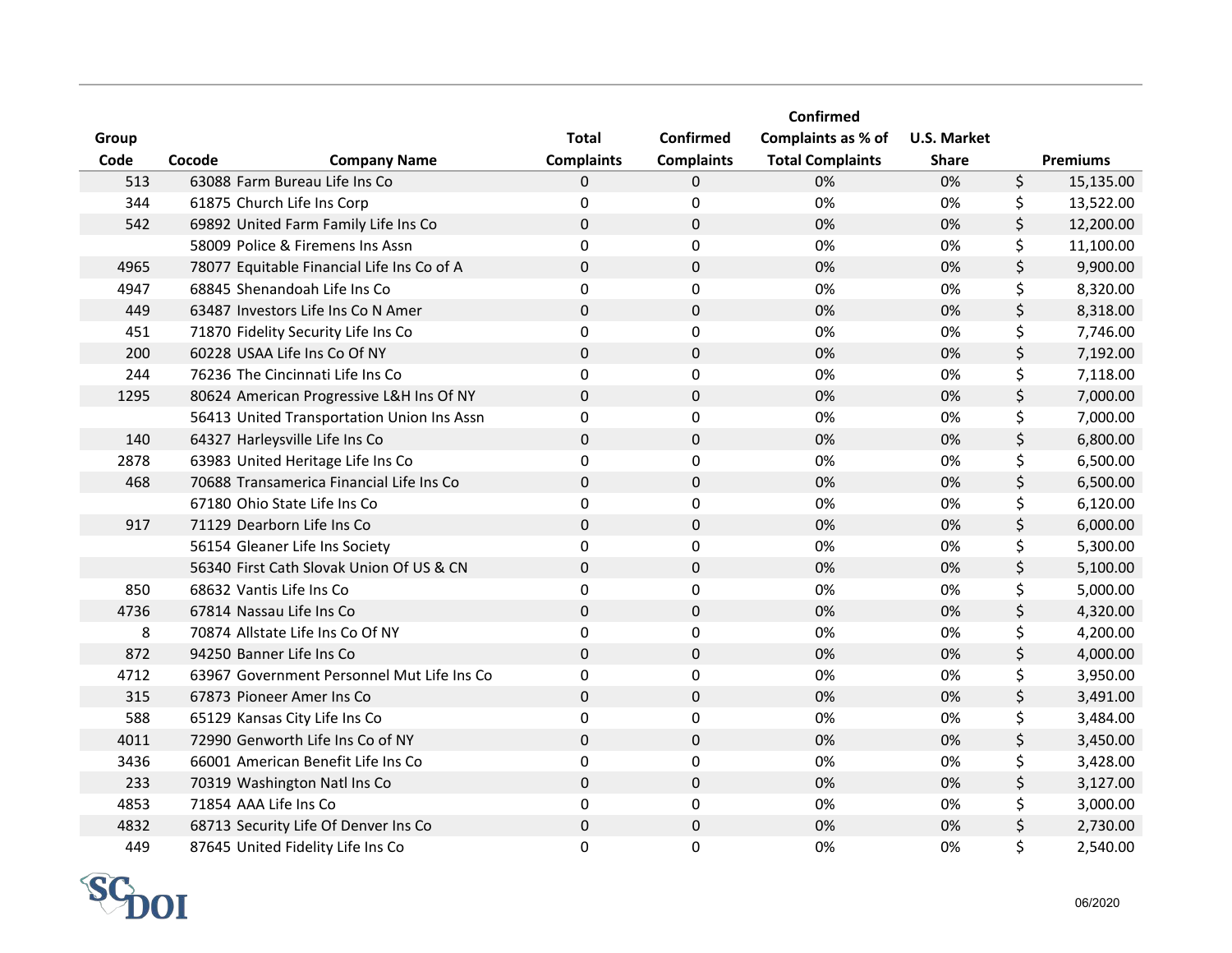|         |                                            |                   |                   | Confirmed               |                    |                 |
|---------|--------------------------------------------|-------------------|-------------------|-------------------------|--------------------|-----------------|
| Group   |                                            | <b>Total</b>      | <b>Confirmed</b>  | Complaints as % of      | <b>U.S. Market</b> |                 |
| Code    | Cocode<br><b>Company Name</b>              | <b>Complaints</b> | <b>Complaints</b> | <b>Total Complaints</b> | <b>Share</b>       | <b>Premiums</b> |
| 4011    | 70025 Genworth Life Ins Co                 | 0                 | $\mathbf 0$       | 0%                      | 0%                 | \$<br>2,400.00  |
| 565     | 68195 Provident Life & Accident Ins Co     | 0                 | 0                 | 0%                      | 0%                 | \$<br>2,335.00  |
| 687     | 64211 Guarantee Trust Life Ins Co          | 0                 | $\mathbf 0$       | 0%                      | 0%                 | \$<br>2,182.00  |
| 4213    | 65900 Wilco Life Ins Co                    | 0                 | 0                 | 0%                      | 0%                 | \$<br>1,956.00  |
| $\bf 8$ | 60534 American Heritage Life Ins Co        | 0                 | $\pmb{0}$         | 0%                      | 0%                 | \$<br>1,868.00  |
| 612     | 71463 CICA Life Ins Co of Amer             | 0                 | $\pmb{0}$         | 0%                      | 0%                 | \$<br>1,835.00  |
| 4213    | 60704 Wilton Reassur Life Co of NY         | 0                 | $\pmb{0}$         | 0%                      | 0%                 | \$<br>1,635.00  |
| 4877    | 69566 Trans World Assur Co                 | 0                 | 0                 | 0%                      | 0%                 | \$<br>1,600.00  |
| 588     | 69272 Sunset Life Ins Co Of Amer           | 0                 | $\mathbf 0$       | 0%                      | 0%                 | \$<br>1,491.00  |
| 525     | 67539 Pan Amer Life Ins Co                 | $\Omega$          | 0                 | 0%                      | 0%                 | \$<br>1,440.00  |
|         | 58068 Independent Order Of Foresters Us Br | 0                 | $\mathbf 0$       | 0%                      | 0%                 | \$<br>1,290.00  |
| 901     | 65722 Loyal Amer Life Ins Co               | 0                 | 0                 | 0%                      | 0%                 | \$<br>1,247.00  |
| 587     | 61239 Bankers Fidelity Life Ins Co         | 0                 | $\mathbf 0$       | 0%                      | 0%                 | \$<br>1,183.00  |
| 4877    | 60429 American Fidelity Life Ins Co        | 0                 | $\pmb{0}$         | 0%                      | 0%                 | \$<br>1,170.00  |
| 315     | 91693 IA Amer Life Ins Co                  | 0                 | $\mathbf 0$       | 0%                      | 0%                 | \$<br>1,122.00  |
| 4736    | 62359 Nassau Life Ins Co of TX             | 0                 | 0                 | 0%                      | 0%                 | \$<br>1,050.00  |
| 3527    | 60836 American Republic Ins Co             | 0                 | $\pmb{0}$         | 0%                      | 0%                 | \$<br>960.00    |
| 84      | 67083 Manhattan Natl Life Ins Co           | 0                 | $\mathbf 0$       | 0%                      | 0%                 | \$<br>960.00    |
|         | 61212 Baltimore Life Ins Co                | $\mathbf 0$       | $\mathbf 0$       | 0%                      | 0%                 | \$<br>720.00    |
|         | 65927 Lincoln Heritage Life Ins Co         | 0                 | 0                 | 0%                      | 0%                 | \$<br>685.00    |
| 4862    | 71439 Assurity Life Ins Co                 | 0                 | $\pmb{0}$         | 0%                      | 0%                 | \$<br>600.00    |
| 315     | 67946 Pioneer Security Life Ins Co         | 0                 | $\mathbf 0$       | 0%                      | 0%                 | \$<br>600.00    |
| 330     | 60410 American Fidelity Assur Co           | 0                 | $\mathbf 0$       | 0%                      | 0%                 | \$<br>563.00    |
|         | 67253 American Life & Security Corp        | 0                 | 0                 | 0%                      | 0%                 | \$<br>500.00    |
|         | 65412 Life Ins Co Of AL                    | 0                 | $\pmb{0}$         | 0%                      | 0%                 | \$<br>450.00    |
| 1117    | 61883 ManhattanLife Assur Co of Amer       | 0                 | $\mathbf 0$       | 0%                      | 0%                 | \$<br>437.00    |
| 458     | 66370 Mony Life Ins Co                     | 0                 | $\mathbf 0$       | 0%                      | 0%                 | \$<br>420.00    |
| 872     | 66230 William Penn Life Ins Co Of NY       | 0                 | 0                 | 0%                      | 0%                 | \$<br>400.00    |
| 4966    | 63223 Federal Life Ins Co                  | 0                 | $\mathbf 0$       | 0%                      | 0%                 | \$<br>300.00    |
|         | 69310 Surety Life Ins Co                   | 0                 | 0                 | 0%                      | 0%                 | \$<br>300.00    |
|         | 60542 American Home Life Ins Co            | 0                 | 0                 | 0%                      | 0%                 | \$<br>300.00    |
| 615     | 61395 Beneficial Life Ins Co               | 0                 | 0                 | 0%                      | 0%                 | \$<br>250.00    |